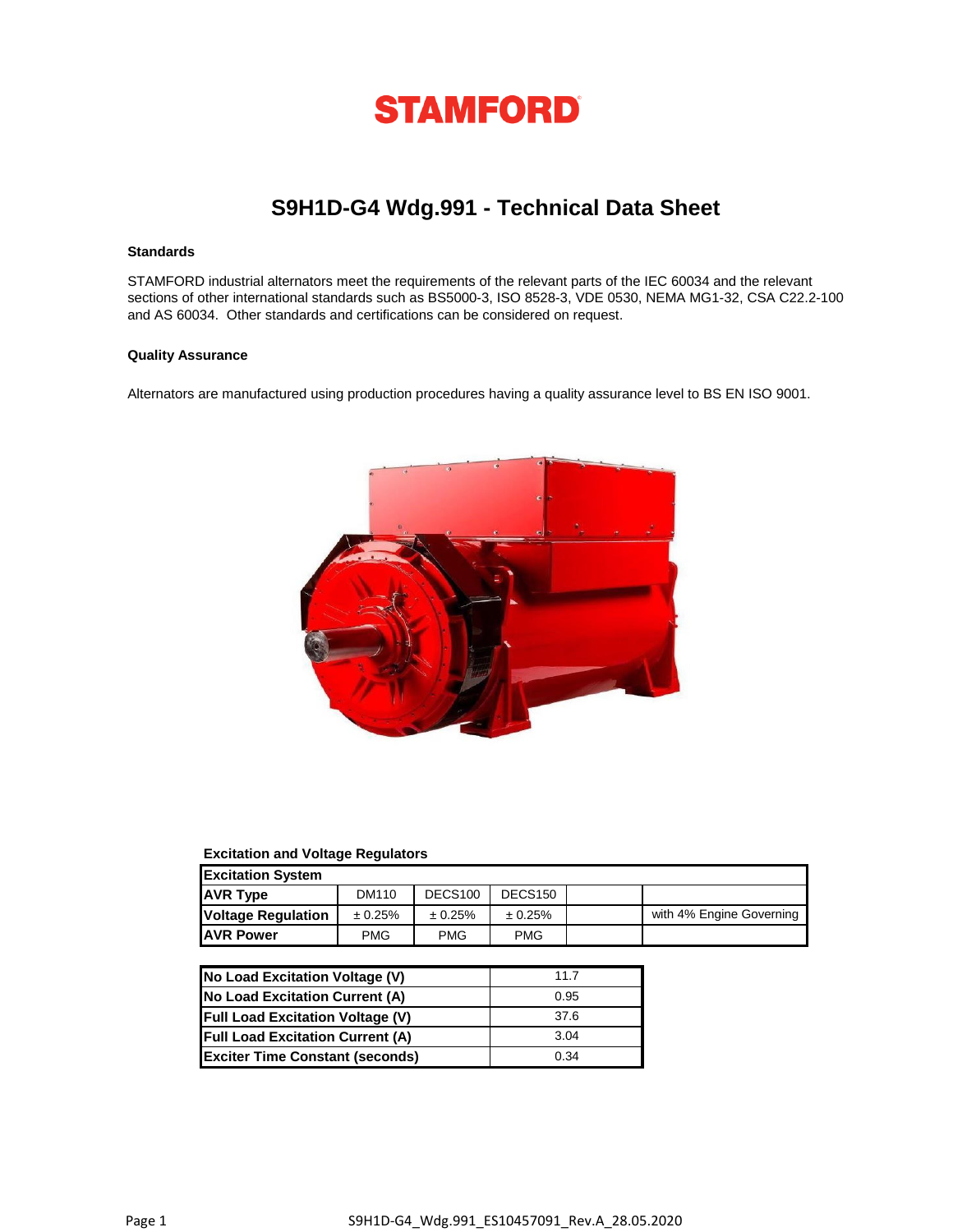

| <b>Electrical Data</b>                                             |                                                                                         |                                                           |                               |                |  |  |  |  |  |  |  |
|--------------------------------------------------------------------|-----------------------------------------------------------------------------------------|-----------------------------------------------------------|-------------------------------|----------------|--|--|--|--|--|--|--|
| <b>Insulation System</b>                                           | H                                                                                       |                                                           |                               |                |  |  |  |  |  |  |  |
| <b>Stator Winding</b>                                              | Double Layer Lap                                                                        |                                                           |                               |                |  |  |  |  |  |  |  |
| <b>Winding Pitch</b>                                               | 2/3                                                                                     |                                                           |                               |                |  |  |  |  |  |  |  |
| <b>Winding Leads</b>                                               | 6                                                                                       |                                                           |                               |                |  |  |  |  |  |  |  |
| <b>Winding Number</b>                                              | 991                                                                                     |                                                           |                               |                |  |  |  |  |  |  |  |
| Number of Poles                                                    | 4                                                                                       |                                                           |                               |                |  |  |  |  |  |  |  |
| IP Rating                                                          | IP23                                                                                    |                                                           |                               |                |  |  |  |  |  |  |  |
| <b>RFI Suppression</b>                                             | BS EN 61000-6-2 & BS EN 61000-6-4, VDE 0875G, VDE 0875N.<br>Refer to factory for others |                                                           |                               |                |  |  |  |  |  |  |  |
| <b>Waveform Distortion</b>                                         |                                                                                         | NO LOAD < 1.5% NON-DISTORTING BALANCED LINEAR LOAD < 5.0% |                               |                |  |  |  |  |  |  |  |
| <b>Short Circuit Ratio</b>                                         |                                                                                         |                                                           | 1/Xd                          |                |  |  |  |  |  |  |  |
| Steady State X/R Ratio                                             |                                                                                         |                                                           | 29.45                         |                |  |  |  |  |  |  |  |
|                                                                    |                                                                                         |                                                           | 60 Hz                         |                |  |  |  |  |  |  |  |
| Telephone Interference                                             |                                                                                         |                                                           | <b>TIF&lt;50</b>              |                |  |  |  |  |  |  |  |
| Cooling Air Flow                                                   |                                                                                         |                                                           | $3.33 \text{ m}^3/\text{sec}$ |                |  |  |  |  |  |  |  |
| Voltage Series Star (V)                                            | 12470                                                                                   | 13200                                                     | 13800                         |                |  |  |  |  |  |  |  |
| Voltage Parallel Star (V)                                          |                                                                                         |                                                           |                               |                |  |  |  |  |  |  |  |
| Voltage Delta (V)                                                  |                                                                                         |                                                           |                               |                |  |  |  |  |  |  |  |
| kVA Base Rating (Class H) for<br>Reactance Values (kVA)            | 3810                                                                                    | 4030                                                      | 4215                          |                |  |  |  |  |  |  |  |
| <b>Saturated Values in Per Unit at Base Ratings and Voltages</b>   |                                                                                         |                                                           |                               |                |  |  |  |  |  |  |  |
| Xd Dir. Axis Synchronous                                           | 2.207                                                                                   | 2.084                                                     | 1.994                         |                |  |  |  |  |  |  |  |
| X'd Dir. Axis Transient                                            | 0.173                                                                                   | 0.163                                                     | 0.156                         |                |  |  |  |  |  |  |  |
| X"d Dir. Axis Subtransient                                         | 0.121                                                                                   | 0.114                                                     | 0.109                         |                |  |  |  |  |  |  |  |
| Xq Quad. Axis Reactance                                            | 1.104                                                                                   | 1.042                                                     | 0.997                         |                |  |  |  |  |  |  |  |
| X"q Quad. Axis Subtransient                                        | 0.198                                                                                   | 0.187                                                     | 0.179                         | ٠              |  |  |  |  |  |  |  |
| XL Stator Leakage Reactance                                        | 0.095                                                                                   | 0.090                                                     | 0.086                         | $\blacksquare$ |  |  |  |  |  |  |  |
| X2 Negative Sequence Reactance                                     | 0.167                                                                                   | 0.158                                                     | 0.151                         |                |  |  |  |  |  |  |  |
| X0 Zero Sequence Reactance                                         | 0.034                                                                                   | 0.032                                                     | 0.031                         |                |  |  |  |  |  |  |  |
| <b>Unsaturated Values in Per Unit at Base Ratings and Voltages</b> |                                                                                         |                                                           |                               |                |  |  |  |  |  |  |  |
| Xd Dir. Axis Synchronous                                           | 2.649                                                                                   | 2.500                                                     | 2.393                         |                |  |  |  |  |  |  |  |
| X'd Dir. Axis Transient                                            | 0.199                                                                                   | 0.187                                                     | 0.179                         |                |  |  |  |  |  |  |  |
| X"d Dir. Axis Subtransient                                         | 0.141                                                                                   | 0.133                                                     | 0.127                         |                |  |  |  |  |  |  |  |
| Xq Quad. Axis Reactance                                            | 1.137                                                                                   | 1.073                                                     | 1.027                         |                |  |  |  |  |  |  |  |
| X"q Quad. Axis Subtransient                                        | 0.238                                                                                   | 0.224                                                     | 0.215                         |                |  |  |  |  |  |  |  |
| XL Stator Leakage Reactance                                        | 0.108                                                                                   | 0.102                                                     | 0.097                         |                |  |  |  |  |  |  |  |
| XIr Rotor Leakage Reactance                                        | 0.204                                                                                   | 0.192                                                     | 0.184                         |                |  |  |  |  |  |  |  |
| X2 Negative Sequence Reactance                                     | 0.201                                                                                   | 0.189                                                     | 0.181                         |                |  |  |  |  |  |  |  |
| X0 Zero Sequence Reactance                                         | 0.040                                                                                   | 0.038                                                     | 0.036                         |                |  |  |  |  |  |  |  |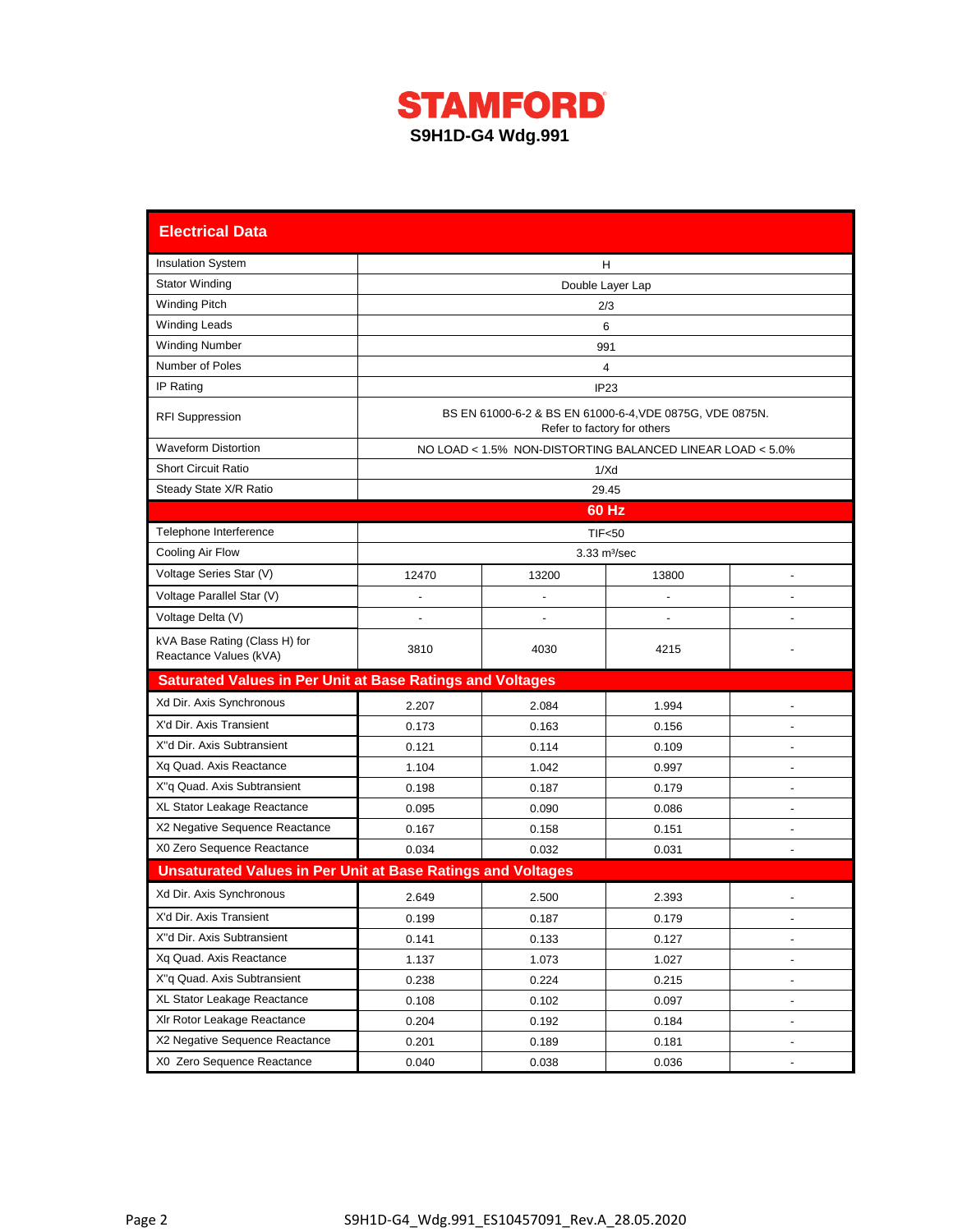

| <b>Time Constants (Seconds)</b>                                   |                          |                                                                                                                                                                                  |  |  |  |  |  |
|-------------------------------------------------------------------|--------------------------|----------------------------------------------------------------------------------------------------------------------------------------------------------------------------------|--|--|--|--|--|
| T'd Transient Time Const.                                         |                          | 0.232                                                                                                                                                                            |  |  |  |  |  |
| T"d Sub-Transient Time Const.                                     |                          | 0.018                                                                                                                                                                            |  |  |  |  |  |
| T'do O.C. Field Time Const.                                       |                          | 2.985                                                                                                                                                                            |  |  |  |  |  |
| Ta Armature Time Const.                                           |                          | 0.051                                                                                                                                                                            |  |  |  |  |  |
| T"q Sub-Transient Time Const.                                     |                          | 0.0200                                                                                                                                                                           |  |  |  |  |  |
| Resistances in Ohms ( $\Omega$ ) at 22 <sup>°</sup> C             |                          |                                                                                                                                                                                  |  |  |  |  |  |
| Stator Winding Resistance (Ra),<br>per phase for series connected |                          | 0.3360                                                                                                                                                                           |  |  |  |  |  |
| Rotor Winding Resistance (Rf)                                     |                          | 0.76                                                                                                                                                                             |  |  |  |  |  |
| <b>Exciter Stator Winding Resistance</b>                          |                          | 11.2                                                                                                                                                                             |  |  |  |  |  |
| Exciter Rotor Winding Resistance per<br>phase                     |                          | 0.016                                                                                                                                                                            |  |  |  |  |  |
| PMG Phase Resistance (Rpmg) per<br>phase                          |                          | 3.8                                                                                                                                                                              |  |  |  |  |  |
| Positive Sequence Resistance (R1)                                 |                          | 0.4200                                                                                                                                                                           |  |  |  |  |  |
| Negative Sequence Resistance (R2)                                 | 0.4838                   |                                                                                                                                                                                  |  |  |  |  |  |
| Zero Sequence Resistance (R0)                                     | 0.4200                   |                                                                                                                                                                                  |  |  |  |  |  |
| <b>Saturation Factors</b>                                         | 13800V                   |                                                                                                                                                                                  |  |  |  |  |  |
| SG1.0                                                             | 0.19                     |                                                                                                                                                                                  |  |  |  |  |  |
| SG1.2                                                             | 0.8                      |                                                                                                                                                                                  |  |  |  |  |  |
| <b>Mechanical Data</b>                                            |                          |                                                                                                                                                                                  |  |  |  |  |  |
| Shaft and Keys                                                    |                          | All alternator rotors are dynamically balanced to better than ISO 21940-11 Grade 2.5 for<br>minimum vibration in operation. Two bearing generators are balanced with a half key. |  |  |  |  |  |
|                                                                   | 1 Bearing                | 2 Bearing                                                                                                                                                                        |  |  |  |  |  |
| <b>SAE Adaptor</b>                                                |                          | 0, 00, None                                                                                                                                                                      |  |  |  |  |  |
| Moment of Inertia                                                 |                          | 116.3 $kgm2$                                                                                                                                                                     |  |  |  |  |  |
| Weight Wound Stator                                               | ÷                        | 2792kg                                                                                                                                                                           |  |  |  |  |  |
| Weight Wound Rotor                                                |                          | 2689kg                                                                                                                                                                           |  |  |  |  |  |
| Weight Complete Alternator                                        |                          | 7285kg                                                                                                                                                                           |  |  |  |  |  |
| Shipping weight in a Crate                                        |                          | 7695kg                                                                                                                                                                           |  |  |  |  |  |
| <b>Packing Crate Size</b>                                         |                          | 300 x 200 x 220(cm)                                                                                                                                                              |  |  |  |  |  |
| Maximum Over Speed                                                | 2250 RPM for two minutes |                                                                                                                                                                                  |  |  |  |  |  |
| <b>Bearing Drive End</b>                                          |                          | <b>NU1036</b>                                                                                                                                                                    |  |  |  |  |  |
| Bearing Non-Drive End                                             |                          | 6328                                                                                                                                                                             |  |  |  |  |  |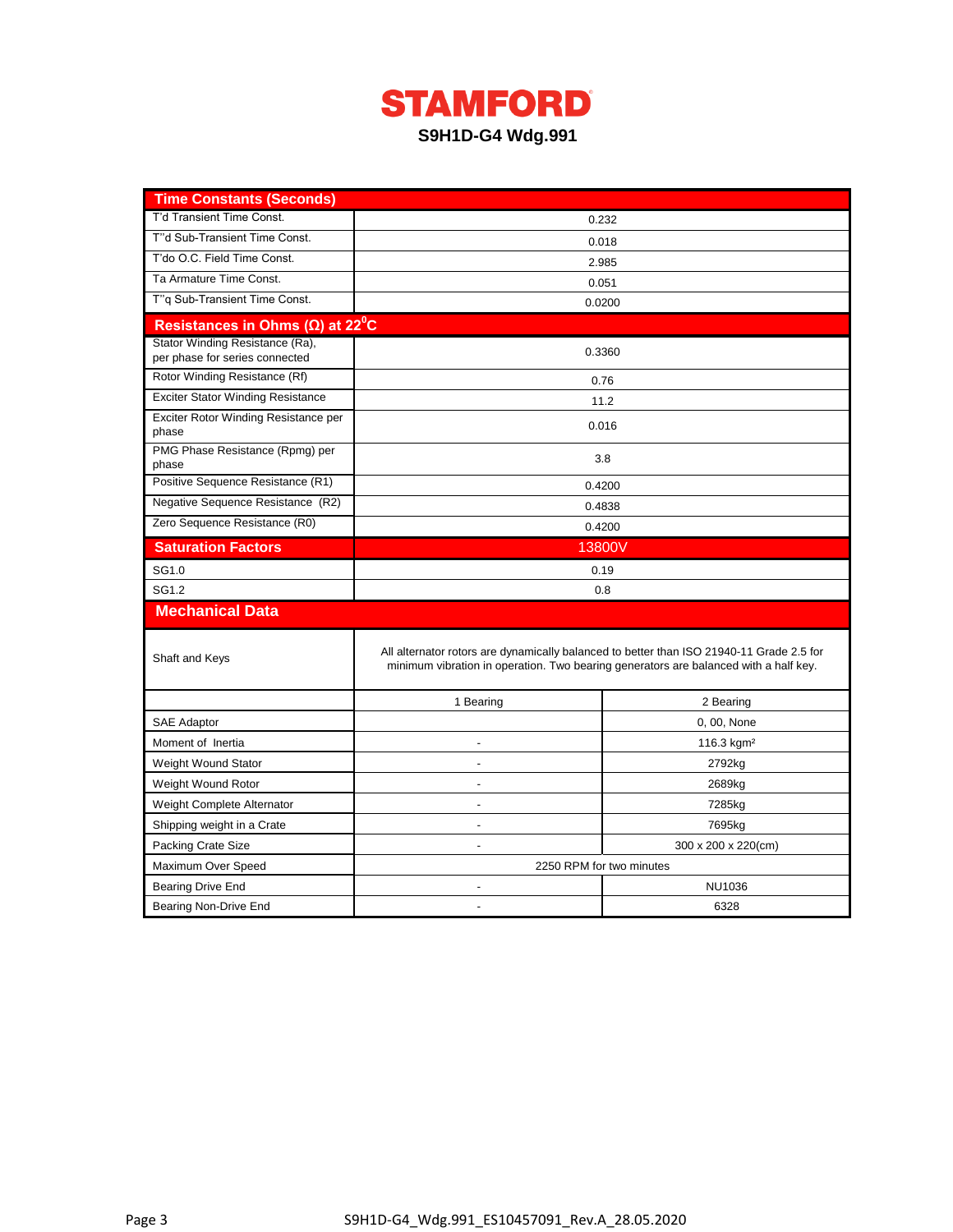

# **THREE PHASE EFFICIENCY CURVES**

**60Hz**





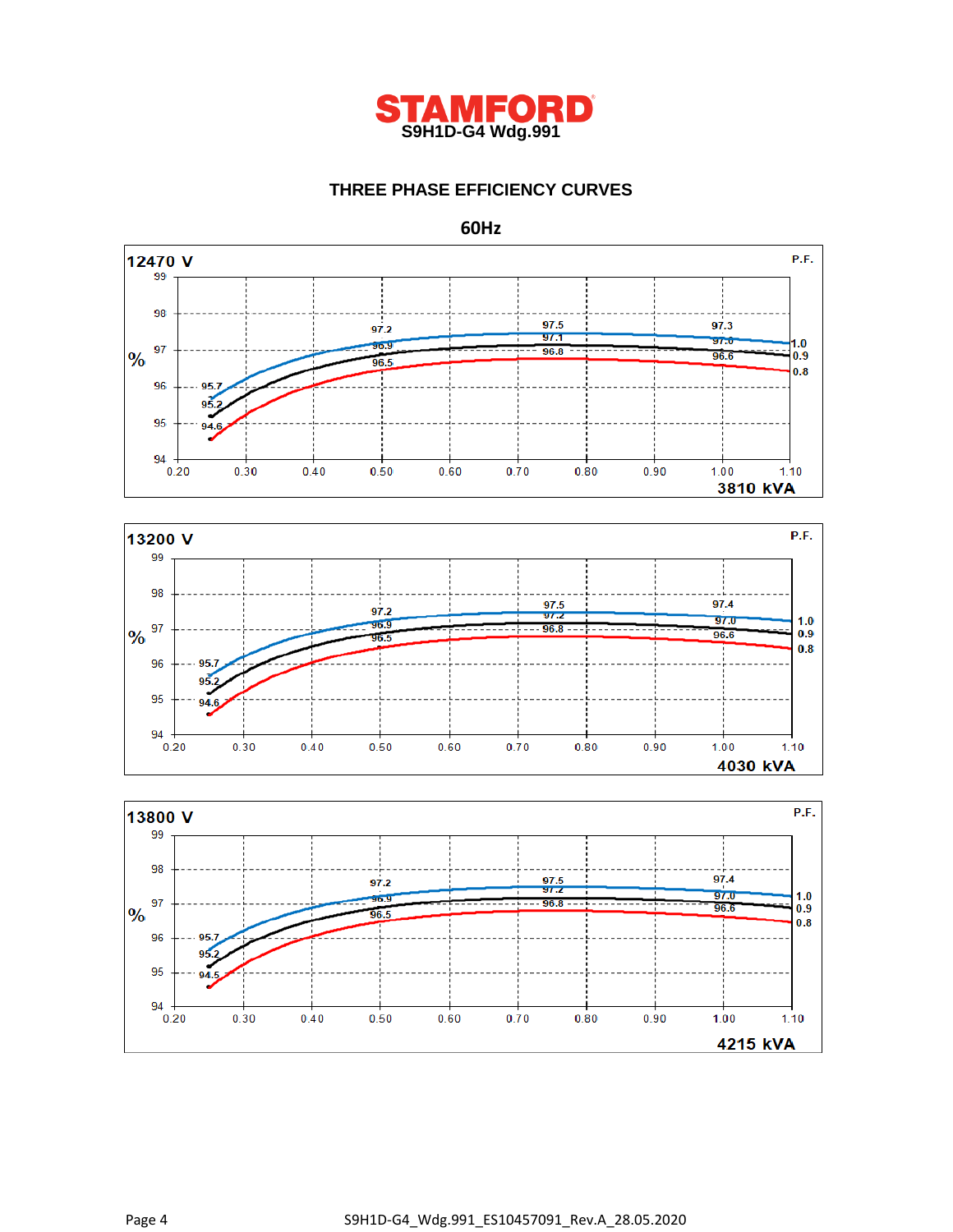



|              | <b>Transient Voltage Dip Scaling Factor</b> | <b>Transient Voltage Rise Scaling Factor</b> |                       |  |  |  |  |
|--------------|---------------------------------------------|----------------------------------------------|-----------------------|--|--|--|--|
| Lagging PF   | <b>Scaling Factor</b>                       | Lagging PF                                   | <b>Scaling Factor</b> |  |  |  |  |
| $\leq 0.4$   | 1.00                                        | $\leq$ 0.4                                   | 1.25                  |  |  |  |  |
| 0.5          | 0.95                                        | 0.5                                          | 1.20                  |  |  |  |  |
| 0.6          | 0.90                                        | 0.6                                          | 1.15                  |  |  |  |  |
| 0.7          | 0.86                                        | 0.7                                          | 1.10                  |  |  |  |  |
| 0.8          | 0.83                                        | > 0.7                                        | 1.00                  |  |  |  |  |
| 0.9          | 0.75                                        |                                              |                       |  |  |  |  |
| 0.95<br>0.70 |                                             |                                              |                       |  |  |  |  |
|              | 0.65                                        |                                              |                       |  |  |  |  |

**Note: To determine % Transient Voltage Dip or Voltage Rise at various PF, multiply the % Voltage Dip from the curve directly by the Scaling Factor.**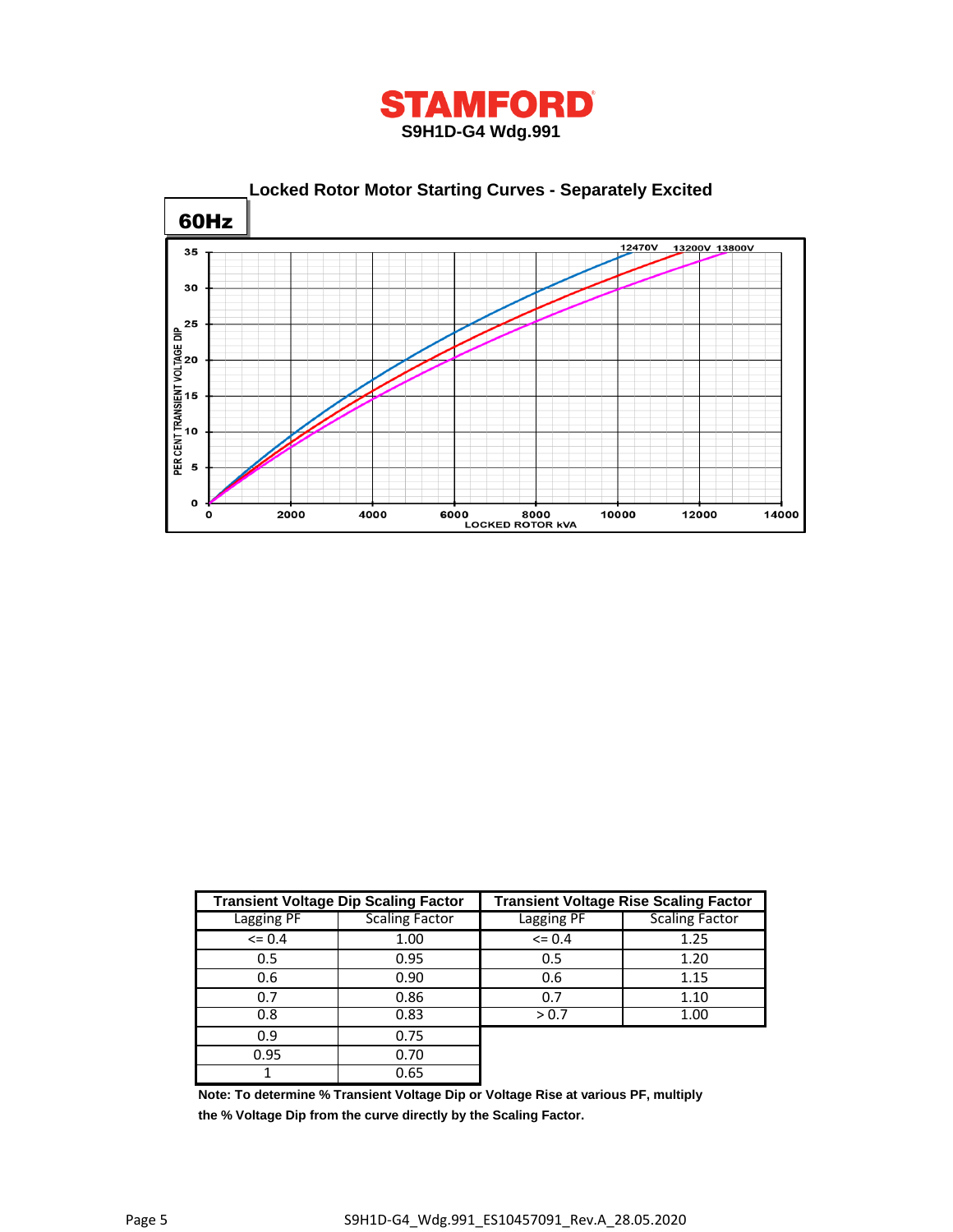

 **Three-phase Short Circuit Decrement Curve - Separately Excited**



#### **Note 1**

The following multiplication factors should be used to adjust the values from curve between time 0.001 seconds and the minimum current point in respect of nominal operating voltage :

|         | 50Hz   | 60Hz    |          |  |  |  |  |
|---------|--------|---------|----------|--|--|--|--|
| Voltage | Factor | Voltage | Factor   |  |  |  |  |
|         |        | 12470V  | $X$ 1.00 |  |  |  |  |
|         |        | 13200V  | $X$ 1.06 |  |  |  |  |
|         |        | 13800V  | $X$ 1.11 |  |  |  |  |
|         |        |         |          |  |  |  |  |

The sustained current value is constant irrespective of voltage level

#### **Note 2**

The following multiplication factor should be used to convert the values calculated in accordance with NOTE 1 to those applicable to the various types of short circuit :

|              | erit in respect of norminal operating voltage. | 3-phase        |        | 2-phase L-L 1-phase L-N |           |          |        |
|--------------|------------------------------------------------|----------------|--------|-------------------------|-----------|----------|--------|
| 60Hz<br>50Hz |                                                | Ilnstantaneous | x 1.00 | x 0.87                  | $x$ 1.30  |          |        |
| Voltage      | Factor                                         | Voltage        | Factor | Minimum                 | x 1.00    | x 1.80   | x3.20  |
| -            | $\overline{\phantom{a}}$                       | 12470V         | X 1.00 | Sustained               | x 1.00    | $x$ 1.50 | x 2.50 |
| -            | $\sim$                                         | 13200V         | X 1.06 | Max. sustained duration | $10$ sec. | 5 sec.   | 2 sec. |

All other times are unchanged **Note 3**

Curves are drawn for Star connections under no-load excitation at rated speeds. For other connection (where applicable) the following multipliers should be applied to current values as shown :

Parallel Star = Curve current value X 2

Series Delta = Curve current value X 1.732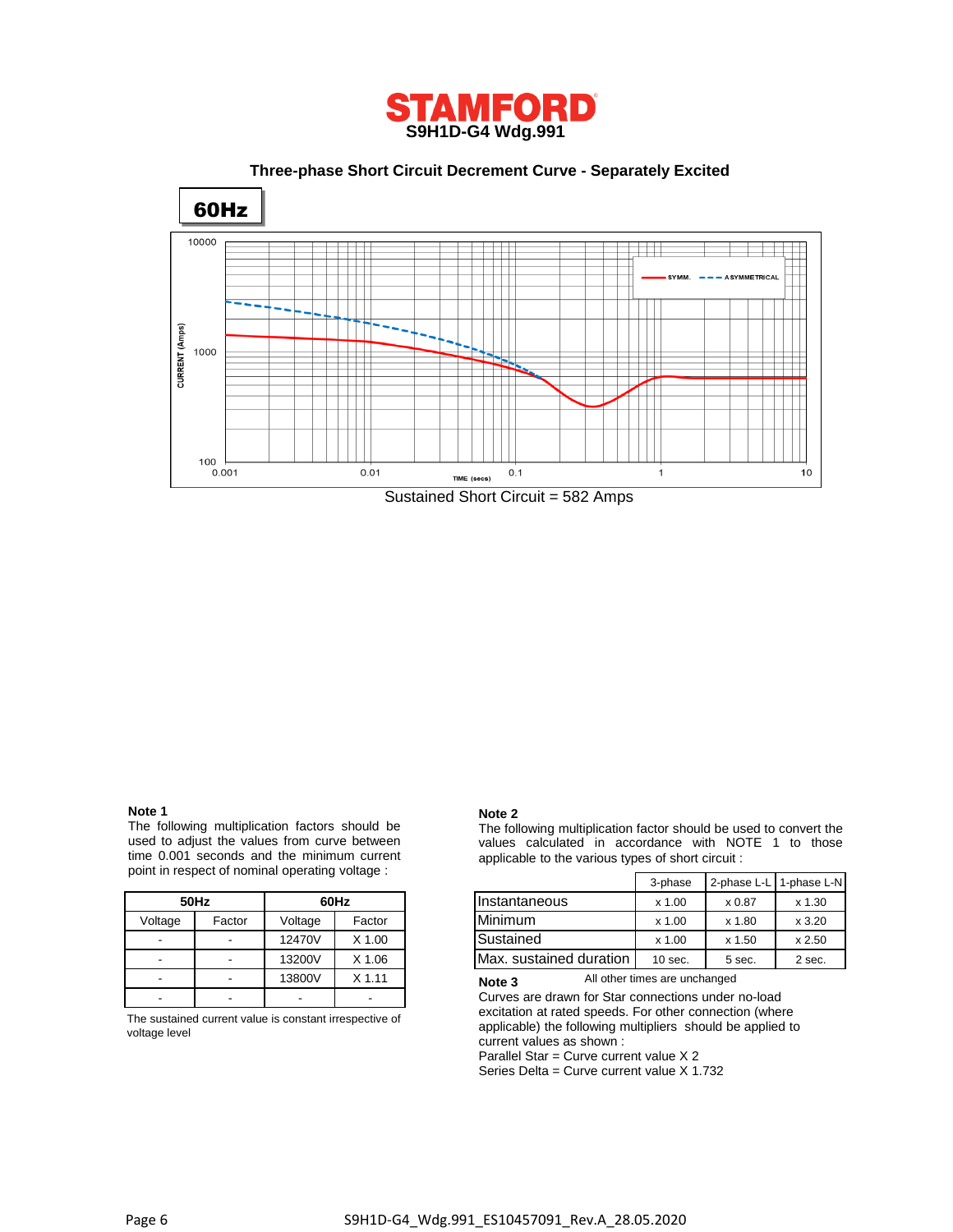

# **Typical Alternator Operating Charts**



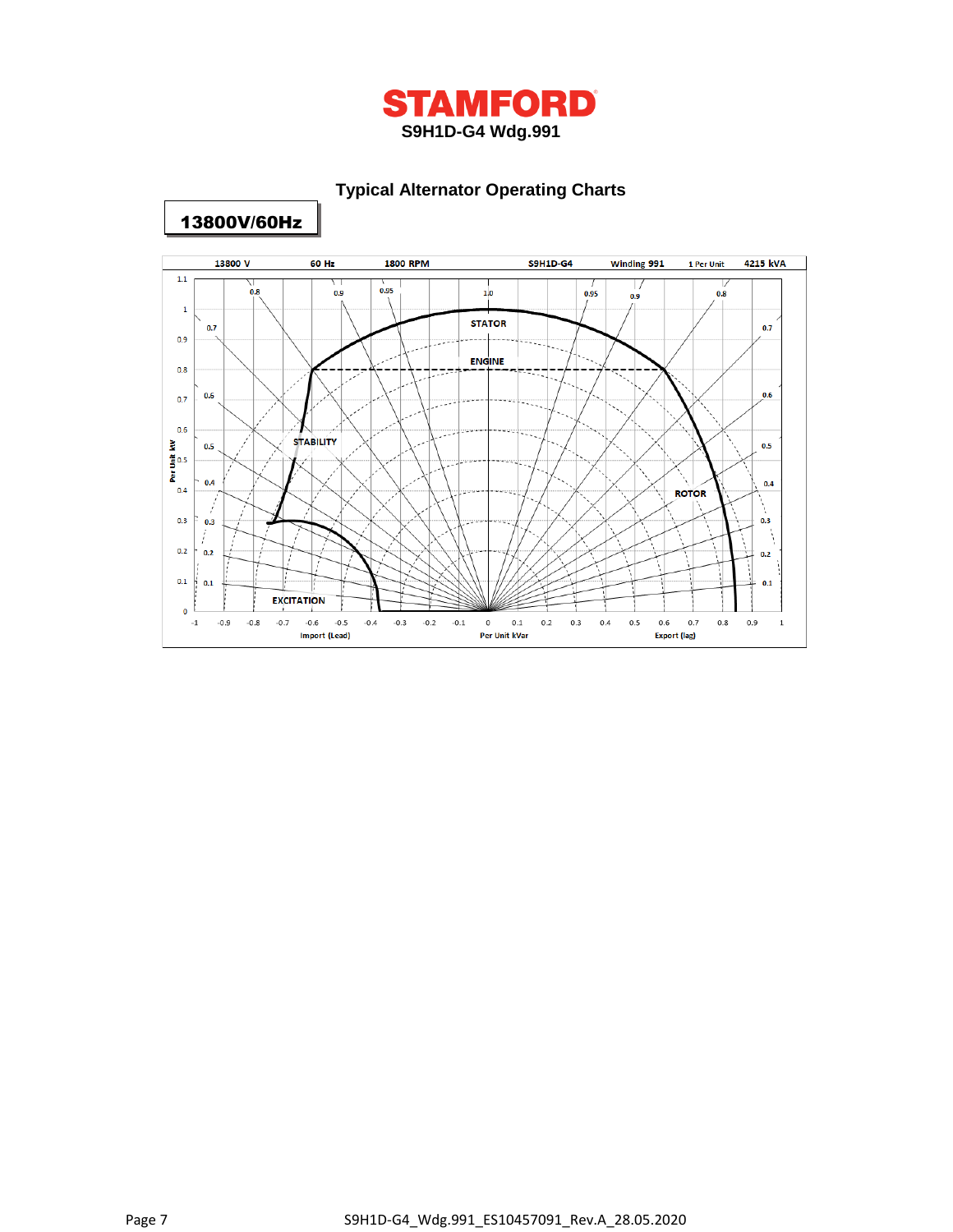

# **RATINGS AT 0.8 POWER FACTOR**

|    | Class - Temp Rise          |      | Standby - 163/27°C |      |     |      | Standby - 150/40°C |       |     |       | Cont. H - 125/40°C |       |     |       | Cont. F - 105/40°C |       |     |
|----|----------------------------|------|--------------------|------|-----|------|--------------------|-------|-----|-------|--------------------|-------|-----|-------|--------------------|-------|-----|
|    | Star (V)                   | N/A  |                    |      | N/A |      |                    | N/A   |     |       |                    | N/A   |     |       |                    |       |     |
| 50 | Parallel Star (V)          |      | N/A                |      |     | N/A  |                    |       | N/A |       |                    | N/A   |     |       |                    |       |     |
| Hz | Delta (V)                  | N/A  |                    | N/A  |     |      | N/A                |       |     | N/A   |                    |       |     |       |                    |       |     |
|    | kVA                        |      | N/A                |      |     | N/A  |                    | N/A   |     |       | N/A                |       |     |       |                    |       |     |
|    | kW                         | N/A  |                    | N/A  |     |      | N/A                |       |     | N/A   |                    |       |     |       |                    |       |     |
|    | Efficiency (%)             |      | N/A                |      | N/A |      |                    | N/A   |     |       | N/A                |       |     |       |                    |       |     |
|    | kW Input                   |      | N/A                |      |     | N/A  |                    |       | N/A |       |                    | N/A   |     |       |                    |       |     |
|    |                            |      |                    |      |     |      |                    |       |     |       |                    |       |     |       |                    |       |     |
|    | Star (V) 12470 13200 13800 |      |                    |      | N/A |      | 12470 13200        | 13800 | N/A | 12470 | 13200              | 13800 | N/A | 12470 | 13200              | 13800 | N/A |
| 60 | Parallel Star (V)          | N/A  | N/A                | N/A  | N/A | N/A  | N/A                | N/A   | N/A | N/A   | N/A                | N/A   | N/A | N/A   | N/A                | N/A   | N/A |
| Hz | Delta (V)                  | N/A  | N/A                | N/A  | N/A | N/A  | N/A                | N/A   | N/A | N/A   | N/A                | N/A   | N/A | N/A   | N/A                | N/A   | N/A |
|    | kVA                        | 4191 | 4433               | 4636 | N/A | 4077 | 4312               | 4510  | N/A | 3810  | 4030               | 4215  | N/A | 3505  | 3707               | 3878  | N/A |
|    | <b>kW</b>                  | 3353 | 3546               | 3709 | N/A | 3262 | 3450               | 3608  | N/A | 3048  | 3224               | 3372  | N/A | 2804  | 2966               | 3102  | N/A |
|    | Efficiency (%)             | 96.4 | 96.5               | 96.5 | N/A | 96.5 | 96.5               | 96.5  | N/A | 96.6  | 96.6               | 96.6  | N/A | 96.7  | 96.7               | 96.7  | N/A |
|    | kW Input 3477              |      | 3676               | 3844 | N/A | 3380 | 3574               | 3738  | N/A | 3156  | 3337               | 3489  | N/A | 2900  | 3066               | 3207  | N/A |

#### **De-rates**

All values tabulated above are subject to the following reductions:

- 5% when air inlet filters are fitted
- 3% for every 500 meters by which the operating altitude exceeds 1000 meters above mean sea level
- 3% for every 5°C by which the operational ambient temperature exceeds 40°C @ Class H temperature rise
- (please refer to applications for ambient temperature de-rates at other temperature rise classes)
- For any other operating conditions impacting the cooling circuit please refer to applications

Note: Requirement for operating in an ambient exceeding 60°C and altitude exceeding 4000 meters (for <690V) or 1500 meters (for >690V) must be referred to applications.

### **Dimensional and Torsional Drawing**

For dimensional and torsional information please refer to the alternator General Arrangement and rotor drawings available on our website (http://stamford-avk.com/)

**Note:** Continuous development of our products means that the information contained in our data sheets can change without notice, and specifications should always be confirmed with Cummins Generator Technologies prior to purchase.